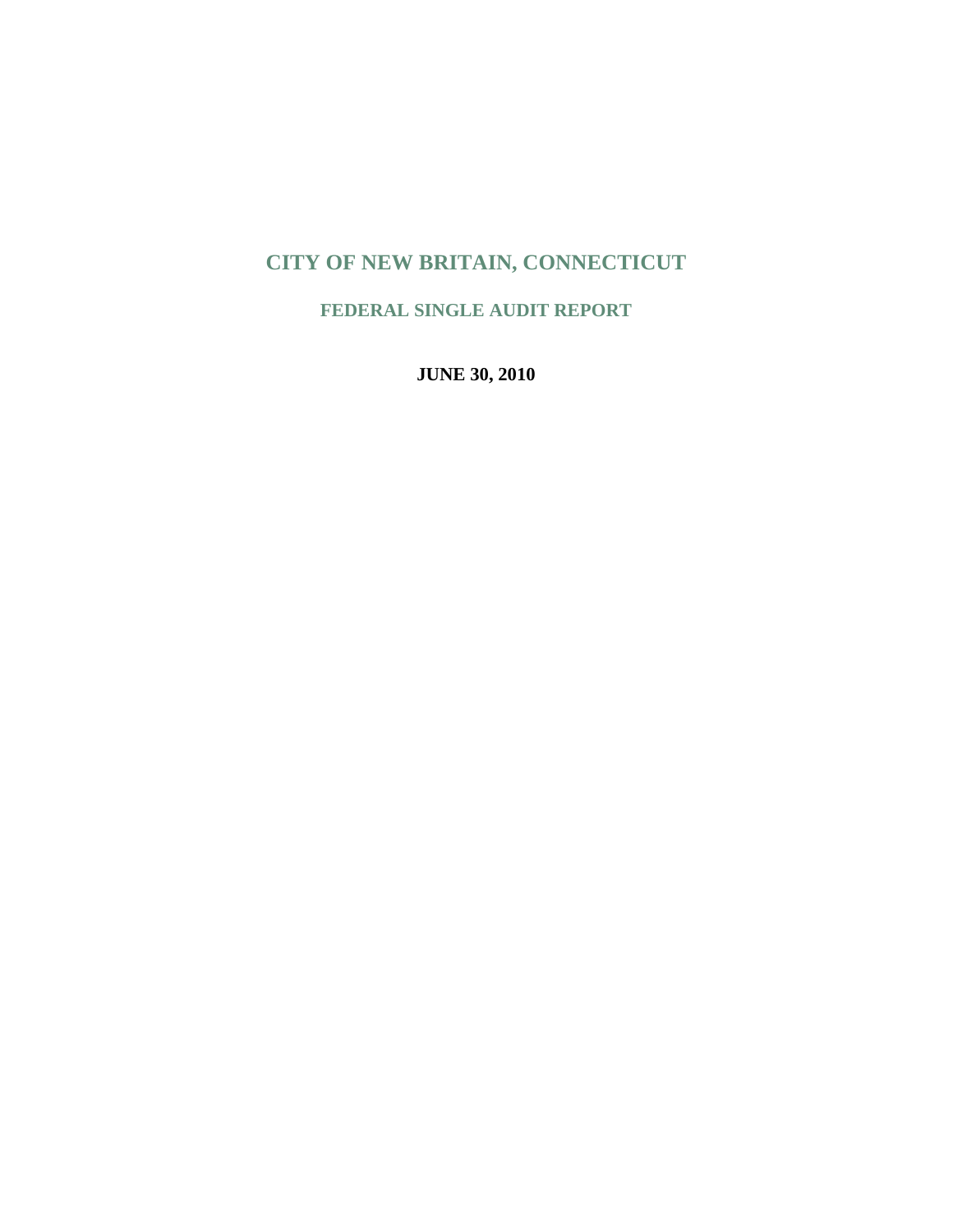# **CITY OF NEW BRITAIN, CONNECTICUT**

# **FEDERAL SINGLE AUDIT REPORT**

# **JUNE 30, 2010**

# **TABLE OF CONTENTS**

| Independent Auditors' Report on Compliance with Requirements That Could Have a<br>Direct and Material Effect on Each Major Program, on Internal Control over |           |
|--------------------------------------------------------------------------------------------------------------------------------------------------------------|-----------|
| Compliance in Accordance with OMB Circular A-133 and on the Schedule of<br><b>Expenditures of Federal Awards</b>                                             | $1 - 3$   |
| Schedule of Expenditures of Federal Awards                                                                                                                   | $4 - 8$   |
| Notes to Schedule of Expenditures of Federal Awards                                                                                                          | 9         |
| Independent Auditors' Report on Internal Control over Financial Reporting and on                                                                             |           |
| Compliance and Other Matters Based on an Audit of Financial Statements Performed<br>in Accordance with Government Auditing Standards                         | $10 - 11$ |
| Schedule of Findings and Questioned Costs                                                                                                                    | $12 - 13$ |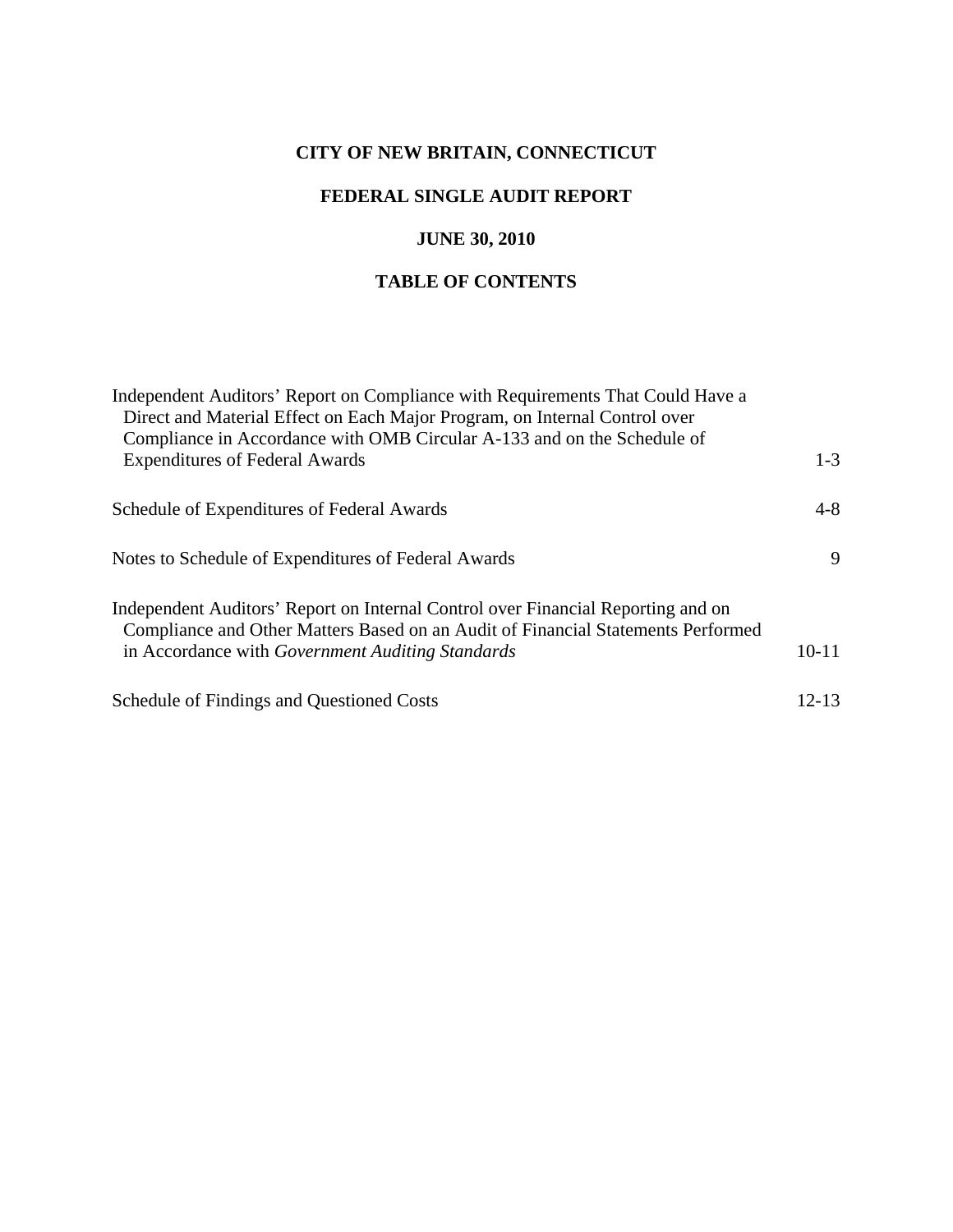

# **Independent Auditors' Report on Compliance with Requirements That Could Have a Direct and Material Effect on Each Major Program, on Internal Control over Compliance in Accordance with OMB Circular A-133 and on the Schedule of Expenditures of Federal Awards**

To the Honorable Mayor and Members of the Common Council of the City of New Britain City of New Britain, Connecticut

# **Compliance**

We have audited the City of New Britain, Connecticut's compliance with the types of compliance requirements described in the *OMB Circular A-133 Compliance Supplement* that could have a direct and material effect on each of the City of New Britain, Connecticut's major federal programs for the year ended June 30, 2010. The City of New Britain, Connecticut's major federal programs are identified in the summary of auditors' results section of the accompanying schedule of findings and questioned costs. Compliance with the requirements of laws, regulations, contracts and grants applicable to each of its major federal programs is the responsibility of the City of New Britain, Connecticut's management. Our responsibility is to express an opinion on the City of New Britain, Connecticut's compliance based on our audit.

We conducted our audit of compliance in accordance with auditing standards generally accepted in the United States of America; the standards applicable to financial audits contained in *Government Auditing Standards*, issued by the Comptroller General of the United States; and OMB Circular A-133. Those standards and OMB Circular A-133 require that we plan and perform the audit to obtain reasonable assurance about whether noncompliance with the types of compliance requirements referred to above that could have a direct and material effect on a major federal program occurred. An audit includes examining, on a test basis, evidence about the City of New Britain, Connecticut's compliance with those requirements and performing such other procedures as we considered necessary in the circumstances. We believe that our audit provides a reasonable basis for our opinion. Our audit does not provide a legal determination of the City of New Britain, Connecticut's compliance with those requirements.

In our opinion, the City of New Britain, Connecticut, complied, in all material respects, with the compliance requirements referred to above that could have a direct and material effect on each of its major federal programs for the year ended June 30, 2010. However, the results of our auditing procedures disclosed instances of noncompliance with those requirements, which are required to be reported in accordance with OMB Circular A-133 and which are described in the accompanying schedule of findings and questioned costs as item 2010-01.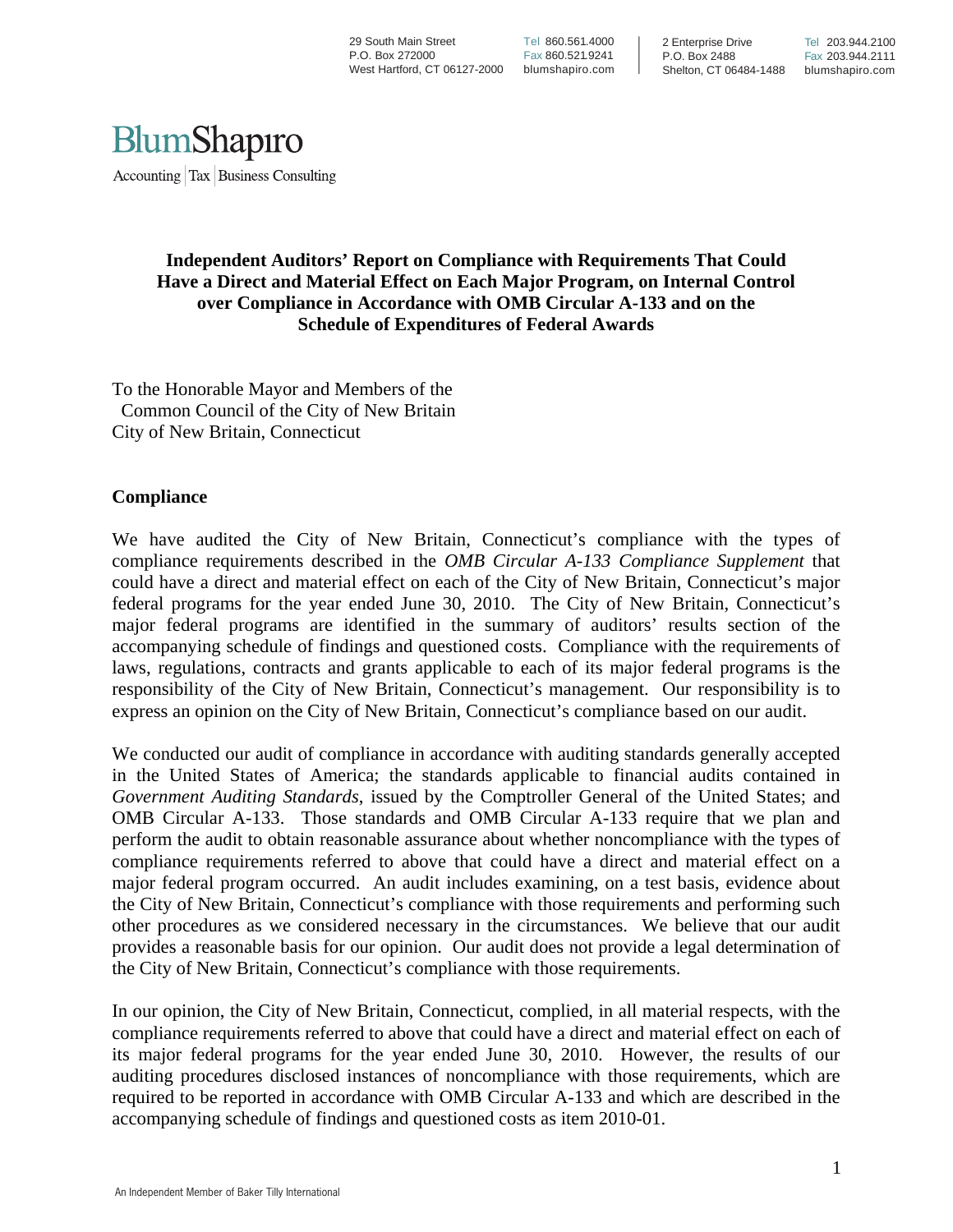#### **Internal Control over Compliance**

Management of the City of New Britain, Connecticut, is responsible for establishing and maintaining effective internal control over compliance with the requirements of laws, regulations, contracts and grants applicable to federal programs. In planning and performing our audit, we considered the City of New Britain, Connecticut's internal control over compliance with the requirements that could have a direct and material effect on a major federal program to determine the auditing procedures for the purpose of expressing our opinion on compliance and to test and report on internal control over compliance in accordance with OMB Circular A-133, but not for the purpose of expressing an opinion on the effectiveness of internal control over compliance. Accordingly, we do not express an opinion on the effectiveness of the City of New Britain, Connecticut's internal control over compliance.

A deficiency in internal control over compliance exists when the design or operation of a control over compliance does not allow management or employees, in the normal course of performing their assigned functions, to prevent, or detect and correct, noncompliance with a type of compliance requirement of a federal program on a timely basis. A material weakness in internal control over compliance is a deficiency, or combination of deficiencies, in internal control over compliance such that there is a reasonable possibility that material noncompliance with a type of compliance requirement of a federal program will not be prevented, or detected and corrected, on a timely basis.

Our consideration of internal control over compliance was for the limited purpose described in the first paragraph of this section and was not designed to identify all deficiencies in internal control over compliance that might be deficiencies, significant deficiencies or material weaknesses. We did not identify any deficiencies in internal control over compliance that we consider to be material weaknesses, as defined above. However, we identified certain deficiencies in internal control over compliance that we consider to be significant deficiencies as described in the accompanying schedule of findings and questioned costs as item 2010-01. A significant deficiency in internal control over compliance is a deficiency or a combination of deficiencies in internal control over compliance with a type of compliance requirement of a federal program that is less severe than a material weakness in internal control over compliance, yet important enough to merit attention by those charged with governance.

#### **Schedule of Expenditures of Federal Awards**

We have audited the financial statements of the governmental activities, the business-type activities each major fund and the aggregate remaining fund information of the City of New Britain, Connecticut, as of and for the year ended June 30, 2010 and have issued our report thereon dated December 28, 2010. Our audit was performed for the purpose of forming opinions on the financial statements that collectively comprise the City of New Britain, Connecticut's basic financial statements. The accompanying schedule of expenditures of federal awards is presented for purposes of additional analysis as required by OMB Circular A-133 and is not a required part of the basic financial statements. Such information has been subjected to the auditing procedures applied in the audit of the basic financial statements and, in our opinion, is fairly stated, in all material respects, in relation to the basic financial statements taken as a whole.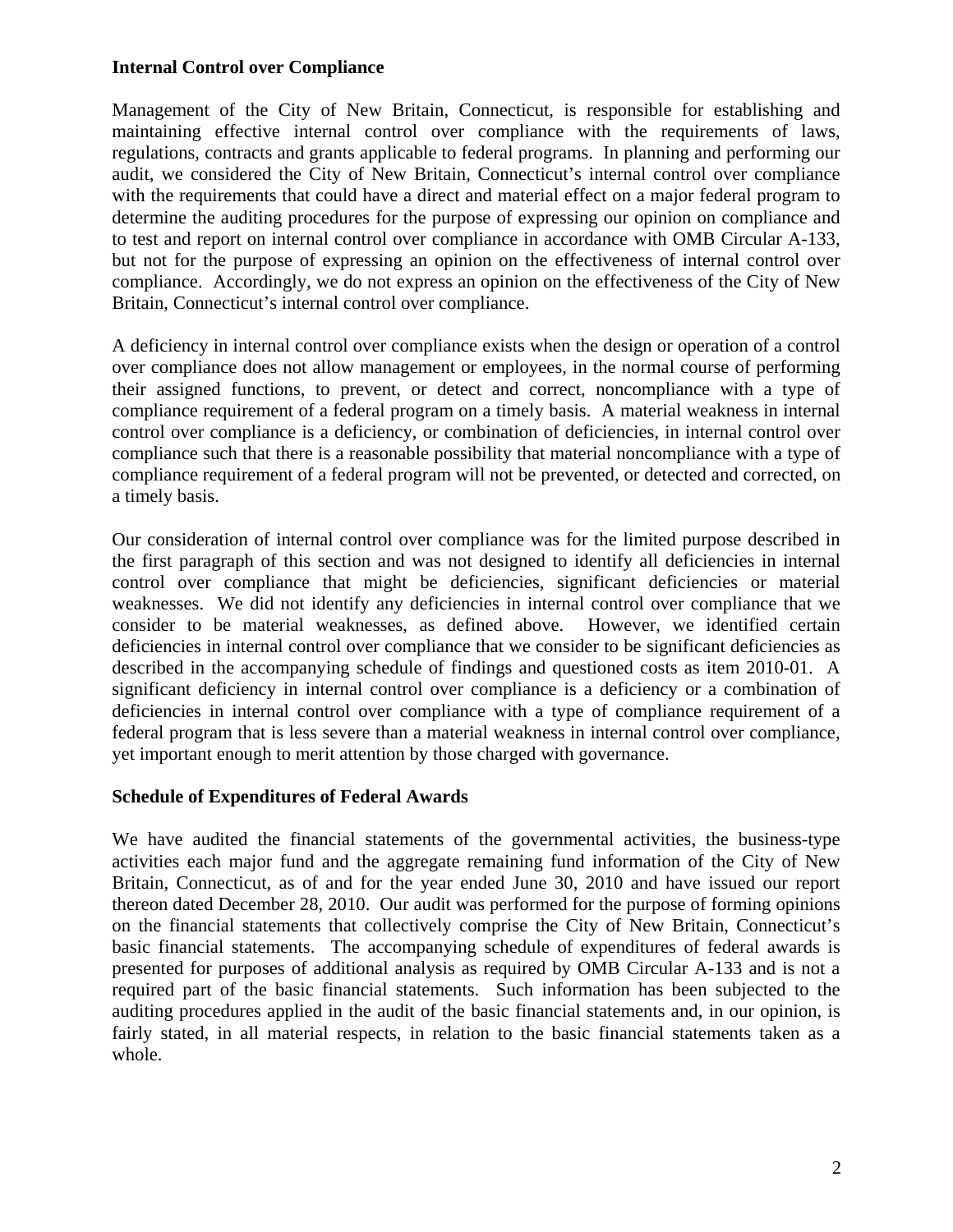The City of New Britain, Connecticut's response to the finding identified in our audit is described in the accompanying schedule of findings and questioned costs. We did not audit the City of New Britain, Connecticut's response, and, accordingly, we express no opinion on the response.

This report is intended for the information and use of management, the Mayor, members of the Common Council, the Board of Education, others within the entity, federal awarding agencies and pass-through entities and is not intended to be and should not be used by anyone other than these specified parties.

Blum, Shapino & Company, P.C.

December 28, 2010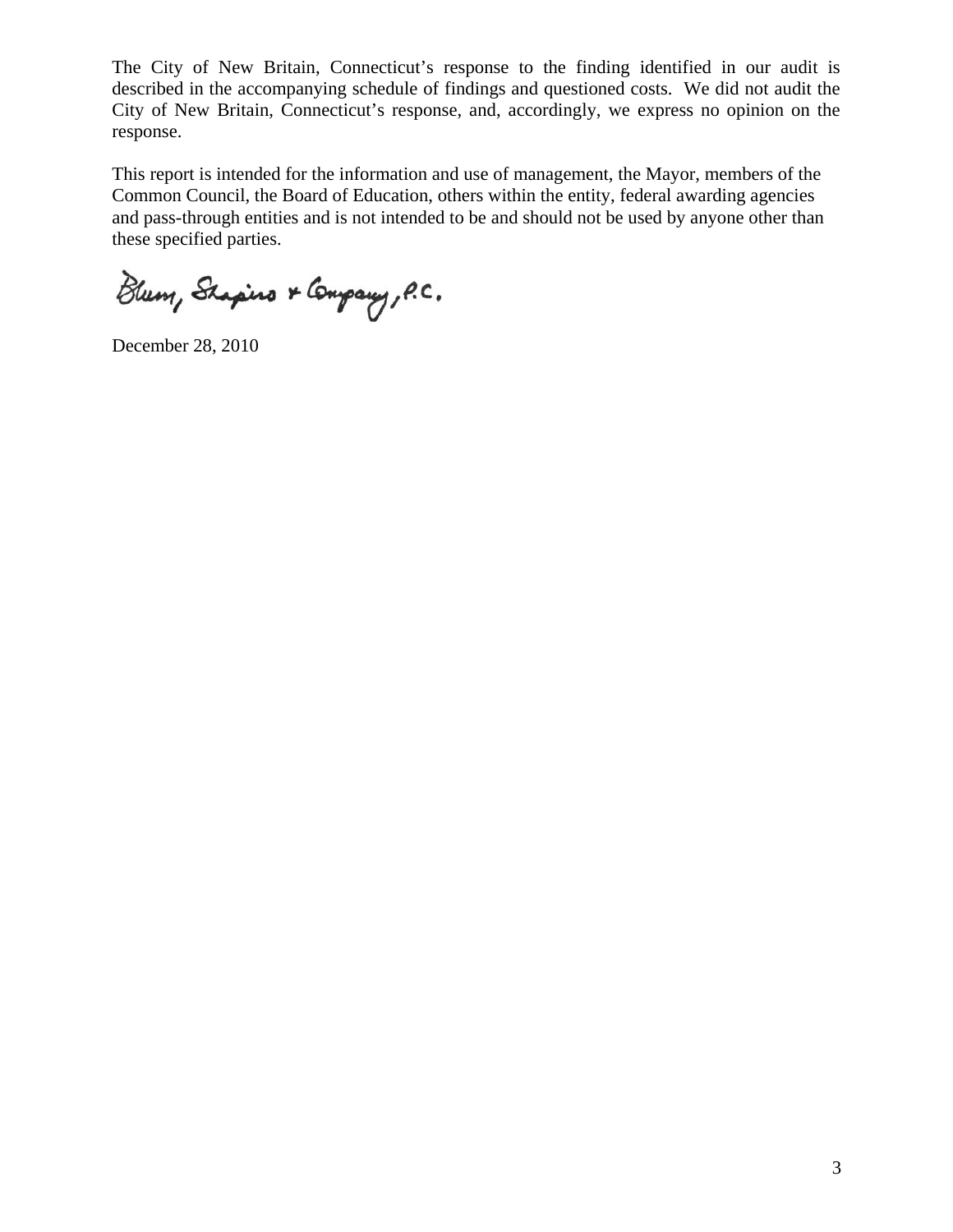| <b>Federal Grantor/Pass-Through Grantor/</b><br><b>Program or Cluster Title</b>                                       | Federal<br><b>CFDA</b><br><b>Number</b> | Pass-Through<br><b>Grantor's Number/</b><br><b>Project Number</b> |                                        | <b>Expenditures</b> |
|-----------------------------------------------------------------------------------------------------------------------|-----------------------------------------|-------------------------------------------------------------------|----------------------------------------|---------------------|
| <b>United States Department of Agriculture</b><br>Passed Through the State of Connecticut<br>Department of Education: |                                         |                                                                   |                                        |                     |
| <b>Child Nutrition Cluster:</b><br>School Breakfast Program<br>National School Lunch Program                          | 10.553<br>10.555                        | 12060-SDE64370-20508<br>12060-SDE64370-20560                      | $\mathbb{S}$<br>1,214,404<br>3,216,422 | \$<br>4,430,826     |
| National School Lunch Program<br>Equipment Assistance - ARRA                                                          | 10.579                                  | 12060-SDE64370-29013                                              |                                        | 14,014              |
| Total United States Department of<br>Agriculture                                                                      |                                         |                                                                   |                                        | 4,444,840           |
| <b>United States Department of Education</b><br>Passed Through the State of Connecticut<br>Department of Education:   |                                         |                                                                   |                                        |                     |
| Title I, Part A Cluster:<br>Title I Grants to Local Educational<br>Agencies                                           | 84.010                                  | 12060-SDE64370-20679                                              | 6,868,662                              |                     |
| Title I Grants to Local Educational<br>Agencies, Recovery Act                                                         | 84.389                                  | 12060-SDE64370-29010                                              | 1,992,237                              | 8,860,899           |
| <b>Special Education Cluster:</b>                                                                                     |                                         |                                                                   |                                        |                     |
| Special Education - Grants to States<br>Special Education - Preschool Grants                                          | 84.027<br>84.173                        | 12060-SDE64370-20977<br>12060-SDE64370-20983                      | 2,947,862<br>111,540                   |                     |
| Special Education - Grants to States<br>(IDEA, Part B), Recovery Act<br>Special Education - Preschool Grants          | 84.391                                  | 12060-SDE64370-29011                                              | 1,576,674                              |                     |
| (IDEA Preschool), Recovery Act                                                                                        | 84.392                                  | 12060-SDE64370-29012                                              | 31,494                                 | 4,667,570           |
| Safe and Drug-Free Schools and<br><b>Communities - National Programs</b>                                              | 84.184                                  | 12060-SDE64370-20873                                              |                                        | 62,957              |
| <b>Tech Prep Education</b>                                                                                            | 84.243                                  | 12060-SDE64370-20848                                              |                                        | 310,811             |
| <b>Twenty-First Century Community Learning</b><br>Centers                                                             | 84.287                                  | 12060-SDE64370-20863                                              |                                        | 52,103              |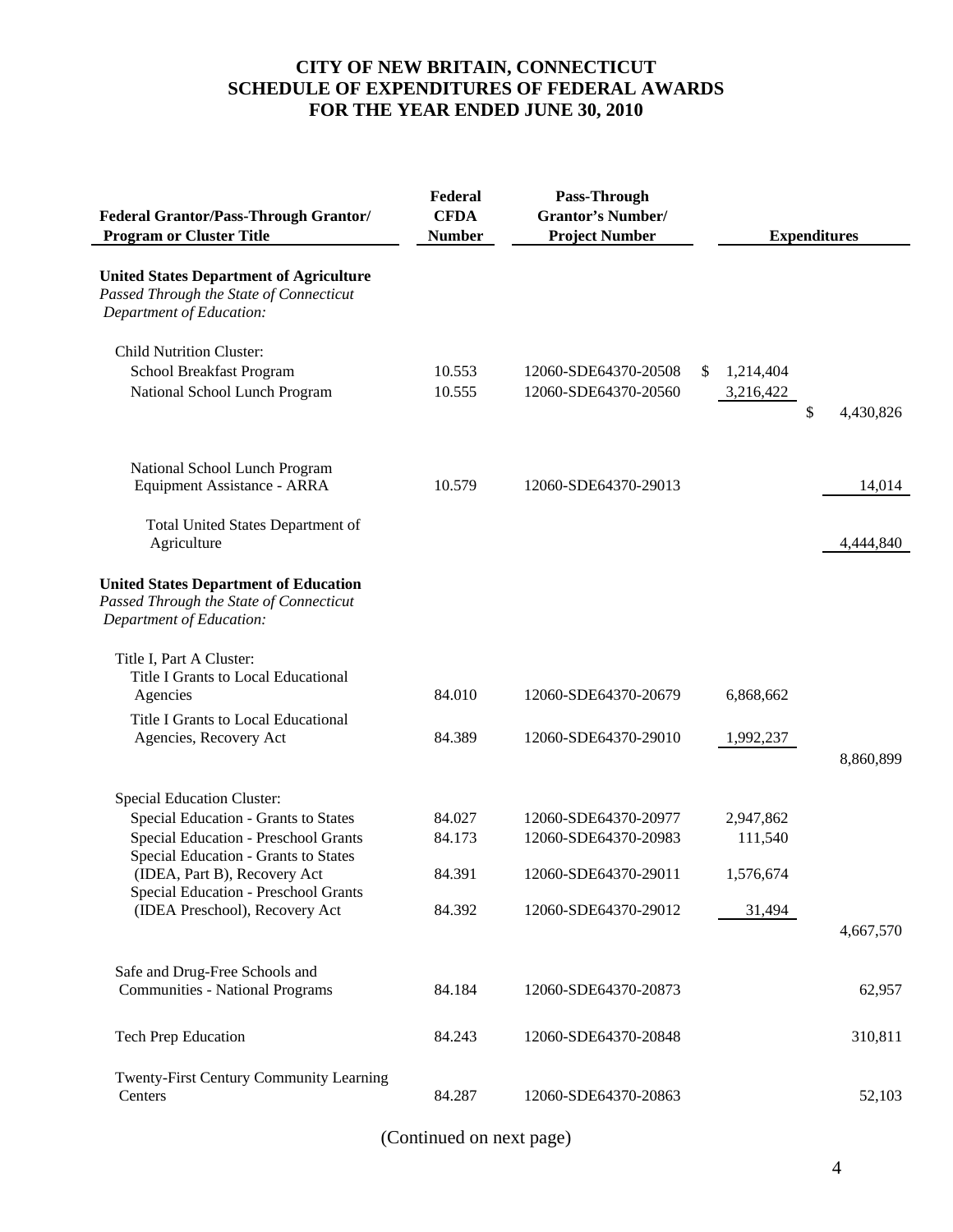| <b>Federal Grantor/Pass-Through Grantor/</b><br><b>Program or Cluster Title</b>                                                                                       | Federal<br><b>CFDA</b><br><b>Number</b> | Pass-Through<br><b>Grantor's Number/</b><br><b>Project Number</b> |                  | <b>Expenditures</b> |
|-----------------------------------------------------------------------------------------------------------------------------------------------------------------------|-----------------------------------------|-------------------------------------------------------------------|------------------|---------------------|
| <b>Education Technology State Grants Cluster:</b><br><b>Education Technology State Grants</b><br><b>Education Technology State Grants,</b>                            | 84.318                                  | 12060-SDE64370-20826                                              | \$<br>25,581     |                     |
| Recovery Act (Enhancing Education<br>through Technology Program)                                                                                                      | 84.386                                  | 12060-SDE64370-29063                                              | 72,696           | \$<br>98,277        |
| <b>Reading First State Grants</b>                                                                                                                                     | 84.357                                  | 12060-SDE64370-20854                                              |                  | 72,145              |
| <b>English Language Acquisition Grants</b>                                                                                                                            | 84.365                                  | 12060-SDE64370-20868                                              |                  | 207,609             |
| Mathematics and Science Partnerships                                                                                                                                  | 84.366                                  | 12060-SDE64370-21592                                              |                  | 789                 |
| <b>Improving Teacher Quality State Grants</b>                                                                                                                         | 84.367                                  | 12060-SDE64370-20858                                              |                  | 865,735             |
| School Improvement Grant                                                                                                                                              | 84.377A                                 | 12060-SDE64370-22223                                              |                  | 61,977              |
| Education for Homeless Children and<br>Youth, Recovery Act                                                                                                            | 84.387A                                 | 12060-SDE64370-29033                                              |                  | 13,349              |
| <b>State Fiscal Stabilization Fund Cluster:</b><br>State Fiscal Stabilization Fund (SFSF) -<br>Education State Grants, Recovery Act<br>(Education Stabilization Fund) | 84.394                                  | 12060-SDE64370-29054                                              | 6,798,653        |                     |
| State Fiscal Stabilization Fund (SFSF) -<br>Government Services, Recovery Act                                                                                         | 84.397                                  | 12060-SDE64370-29053                                              | 3,748,469        | 10,547,122          |
| Total United States Department of<br>Education                                                                                                                        |                                         |                                                                   |                  | 25,821,343          |
| <b>United States Department of Health and</b><br><b>Human Services</b><br>Passed Through the State of Connecticut<br>Department of Public Health:                     |                                         |                                                                   |                  |                     |
| <b>Immunization Cluster:</b><br><b>Immunization Grants</b><br><b>Immunization Grants</b>                                                                              | 93.268<br>93.268                        | 12060-DPH48664-20911<br>12060-DPH48557-22350                      | 86,261<br>30,613 | 116,874             |
| Preventive Health and Health Services<br><b>Block Grant</b>                                                                                                           | 93.991                                  | 12060-DPH48558-21530                                              |                  | 13,361              |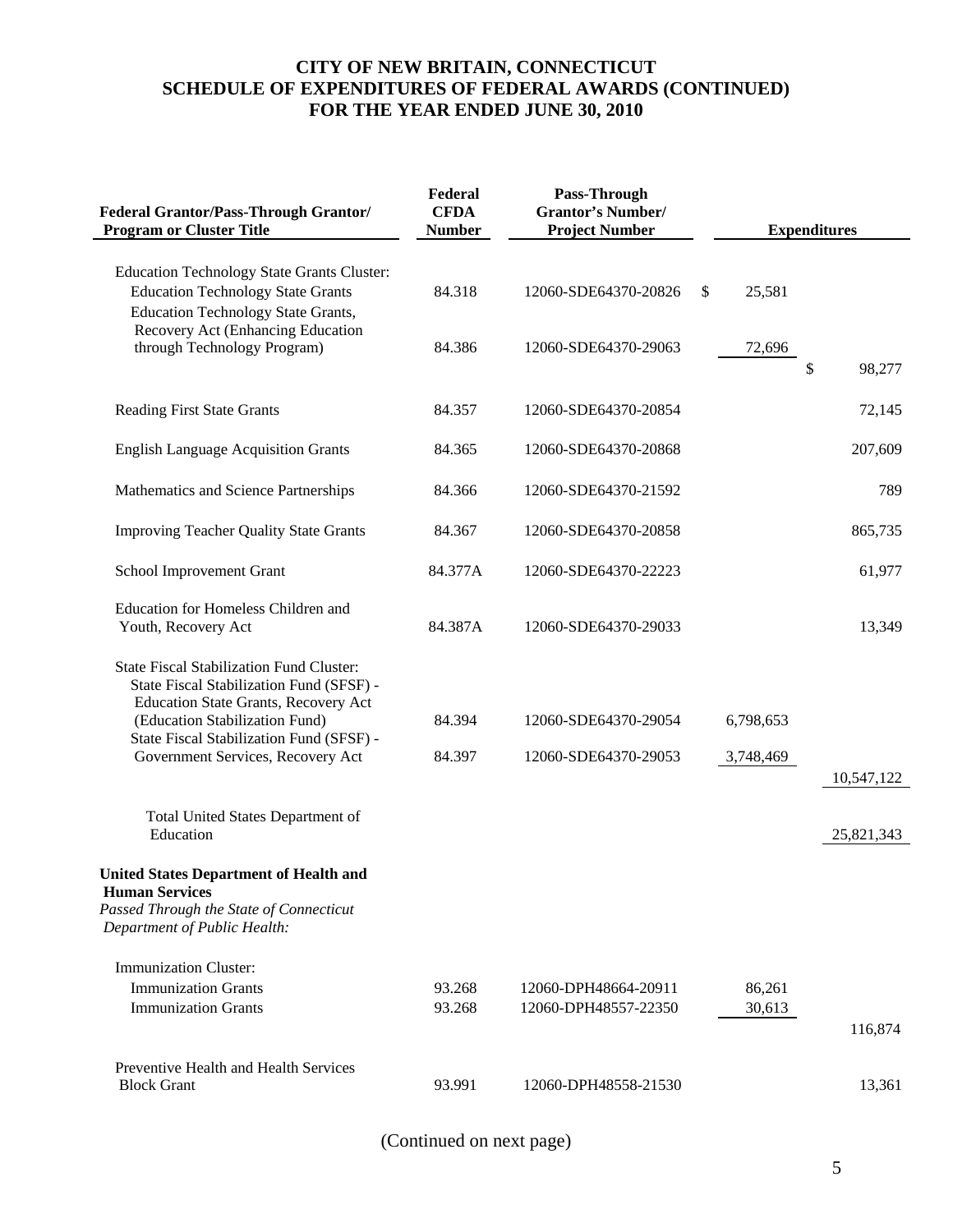| <b>Federal Grantor/Pass-Through Grantor/</b><br><b>Program or Cluster Title</b>                                                                                                      | Federal<br><b>CFDA</b><br><b>Number</b> | Pass-Through<br><b>Grantor's Number/</b><br><b>Project Number</b> |                              | <b>Expenditures</b> |
|--------------------------------------------------------------------------------------------------------------------------------------------------------------------------------------|-----------------------------------------|-------------------------------------------------------------------|------------------------------|---------------------|
| <b>Public Health Emergency Preparedness</b>                                                                                                                                          |                                         |                                                                   |                              |                     |
| Cluster:<br><b>Public Health Emergency Preparedness</b><br>Vaccines - H1N1                                                                                                           | 93.069<br>93.069                        | 12060-DPH48557-22333<br>12060-DPH48557-22350                      | \$<br>93,540<br>64,100<br>\$ | 157,640             |
| Total United States Department of<br>Health and Human Services                                                                                                                       |                                         |                                                                   |                              | 287,875             |
| <b>United States Department of Homeland</b><br><b>Security</b><br>Passed Through the State of Connecticut<br>Department of Emergency Management and<br>Homeland Security:            |                                         |                                                                   |                              |                     |
| <b>Emergency Management Performance</b><br><b>Grants</b>                                                                                                                             | 97.042                                  | 12060-EHS99620-21881                                              |                              | 21,858              |
| <b>United States Department of Housing and</b><br><b>Urban Development</b><br><b>Direct Programs:</b>                                                                                |                                         |                                                                   |                              |                     |
| <b>CDBG-Entitlement Grants Cluster:</b><br><b>Community Development Block</b><br>Grant/Entitlement<br><b>Community Development Block Grant</b><br>ARRA Entitlement Grants (CDBG-R) - | 14.218                                  |                                                                   | 2,110,408                    |                     |
| (Recovery Act Funded)<br>Passed through the State of Connecticut<br>Department of Economic and Community<br>Development:                                                             | 14.253                                  |                                                                   | 198,926                      |                     |
| <b>CDBG-Entitlement Grants Cluster:</b><br>Neighborhood Stabilization Program                                                                                                        | 14.218                                  | 12060-ECD46350-22324                                              | 1,135,760                    | 3,445,094           |
| <b>Emergency Shelter Grants Program</b>                                                                                                                                              | 14.231                                  |                                                                   |                              | 396,835             |
| Home Investment Partnership Program                                                                                                                                                  | 14.239                                  |                                                                   |                              | 952,527             |
| Lead-Based Paint Hazard Control in<br>Privately-Owned Housing                                                                                                                        | 14.900                                  |                                                                   |                              | 175,838             |
| Total United States Department of<br>Housing and Urban Development                                                                                                                   |                                         |                                                                   |                              | 4,970,294           |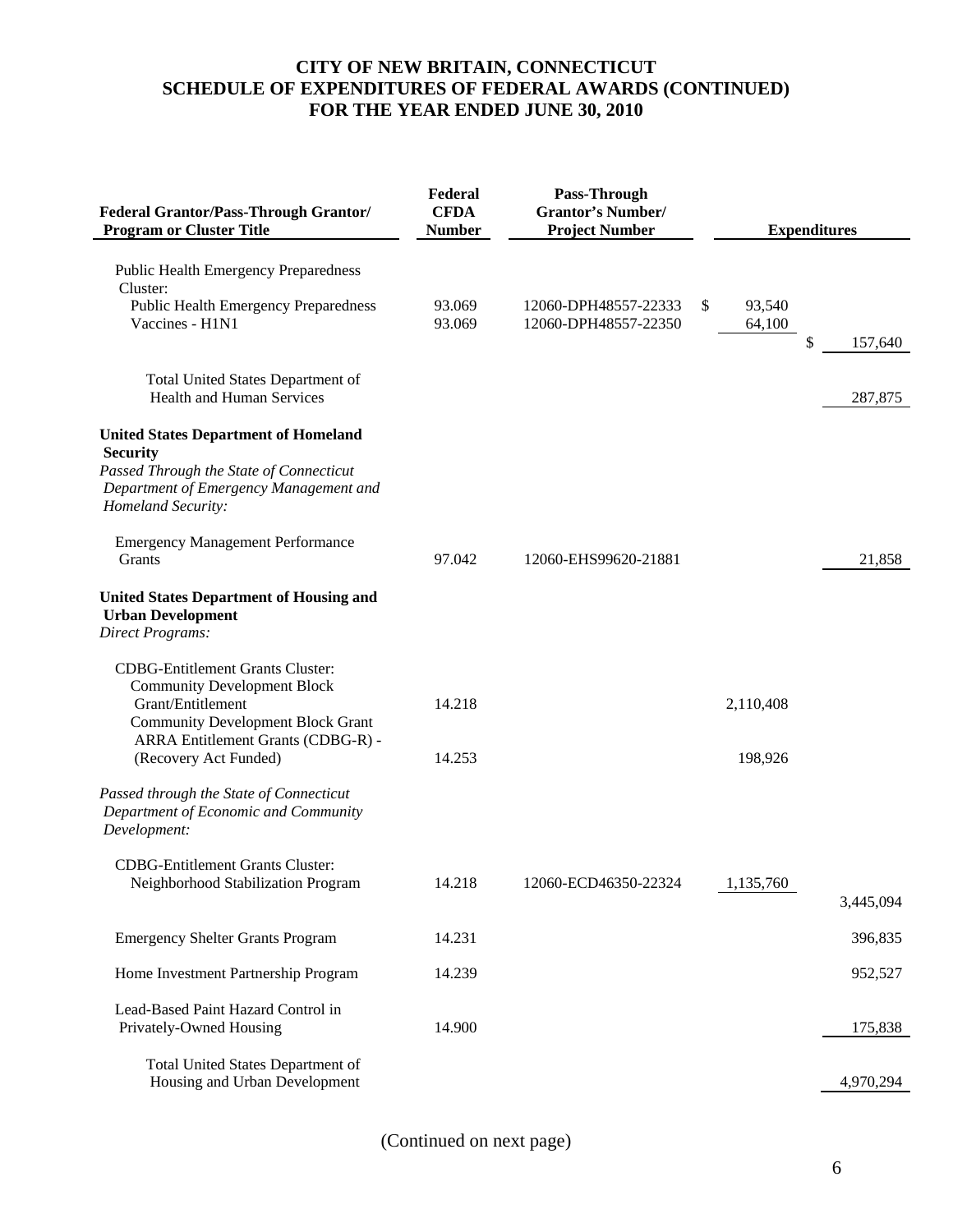| <b>Federal Grantor/Pass-Through Grantor/</b><br><b>Program or Cluster Title</b>                                                         | Federal<br><b>CFDA</b><br><b>Number</b> | Pass-Through<br><b>Grantor's Number/</b><br><b>Project Number</b> |                  | <b>Expenditures</b> |
|-----------------------------------------------------------------------------------------------------------------------------------------|-----------------------------------------|-------------------------------------------------------------------|------------------|---------------------|
|                                                                                                                                         |                                         |                                                                   |                  |                     |
| <b>United States Department of Justice</b><br>Direct Programs:                                                                          |                                         |                                                                   |                  |                     |
| Recovery Act - Edward Byrne Memorial<br>Justice Assistance Grant (JAG) Program/<br><b>Grants to Local Governments</b>                   | 16.804                                  |                                                                   | \$               | 168,078             |
| <b>Edward Byrne Memorial Justice Assistance</b><br><b>Grant Program</b>                                                                 | 16.738                                  |                                                                   |                  | 54,306              |
| Passed Through the State of Connecticut<br>Office of Policy and Management:                                                             |                                         |                                                                   |                  |                     |
| Recovery Act - Edward Byrne Memorial<br>Justice Assistance Grant (JAG) Program/<br>Grants to State and Territories                      | 16.803                                  | 12060-OPM20350-29002                                              |                  | 30,478              |
| Violence Against Women 2003                                                                                                             | 16.588                                  | 12060-OPM20350-21625                                              |                  | 107,485             |
| Passed Through the State of Connecticut<br>Department of Public Safety:                                                                 |                                         |                                                                   |                  |                     |
| <b>ICAC GRANT</b>                                                                                                                       | 16.542                                  | 12060-DPS32740-35190                                              |                  | 1,900               |
| Total United States Department of<br>Justice                                                                                            |                                         |                                                                   |                  | 362,247             |
| <b>United States Department of</b><br><b>Transportation</b><br>Passed Through the State of Connecticut<br>Department of Transportation: |                                         |                                                                   |                  |                     |
| <b>Highway Planning and Construction</b><br>Cluster:                                                                                    |                                         |                                                                   |                  |                     |
| Highway Planning and Construction                                                                                                       | 20.205                                  | 12062-DOT57141-22108                                              |                  | 1,327,985           |
| Highway Safety Cluster:                                                                                                                 |                                         |                                                                   |                  |                     |
| State and Community Highway Safety<br>Alcohol Traffic Safety and Drunk                                                                  | 20.600                                  | 12062-DOT57343-20559                                              | \$<br>9,269      |                     |
| Driving<br>Safety Belt Performance Grants                                                                                               | 20.601<br>20.609                        | 12062-DOT57343-22086<br>12062-DOT57343-22093                      | 21,629<br>11,251 |                     |

42,149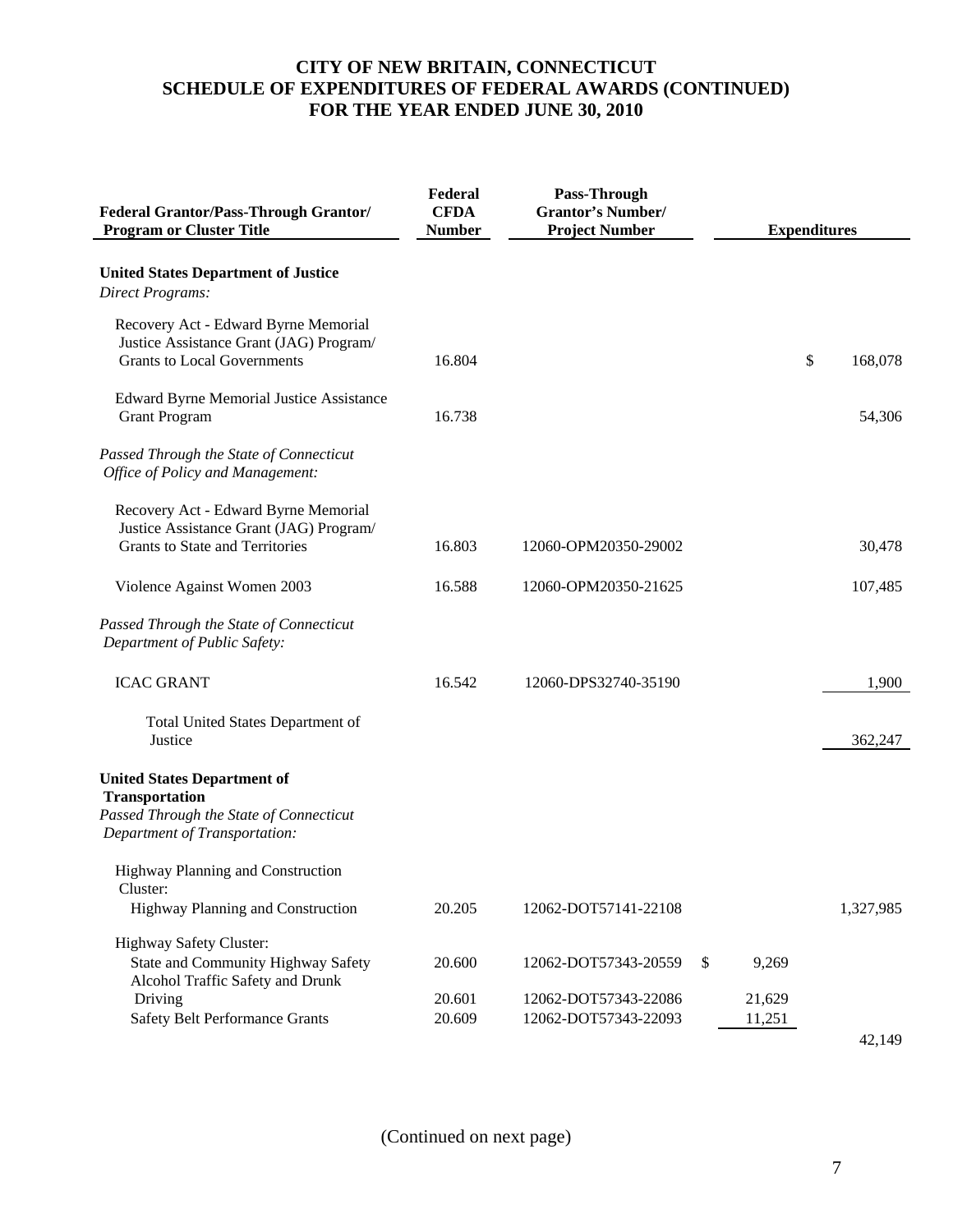| <b>Federal Grantor/Pass-Through Grantor/</b><br><b>Program or Cluster Title</b>                                                              | Federal<br><b>CFDA</b><br><b>Number</b> | Pass-Through<br><b>Grantor's Number/</b><br><b>Project Number</b> | <b>Expenditures</b> |            |
|----------------------------------------------------------------------------------------------------------------------------------------------|-----------------------------------------|-------------------------------------------------------------------|---------------------|------------|
| Federal Transit Formula Grants                                                                                                               | 20.507                                  | 12062-DOT57126-22102                                              | \$                  | 2,903      |
| Alcohol Open Containers Requirement                                                                                                          | 20.607                                  | 12062-DOT57343-22091                                              |                     | 61,803     |
| <b>Total United States Department of</b><br>Transportation                                                                                   |                                         |                                                                   |                     | 1,434,840  |
| <b>United States Environmental Protection</b><br>Agency<br>Passed Through the State of Connecticut<br>Department of Environmental Protection |                                         |                                                                   |                     |            |
| Performance Partnership Grant                                                                                                                | 66.605                                  | 12060-DEP43540-21010                                              |                     | 20         |
| <b>Total Federal Awards Expended</b>                                                                                                         |                                         |                                                                   |                     | 37,343,317 |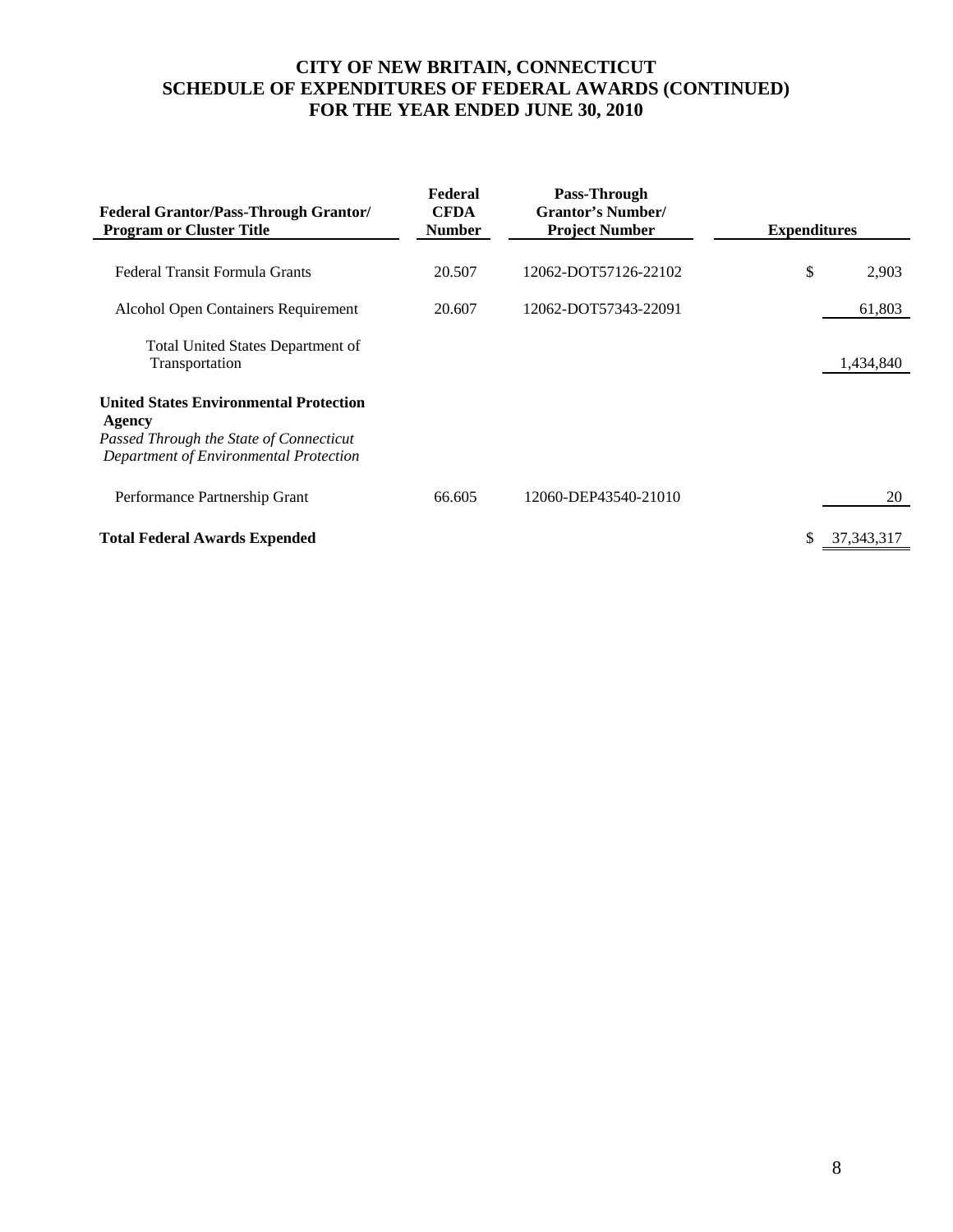Various agencies of the Federal Government have made financial assistance available to the City of New Britain, Connecticut. These grants fund several programs including housing, education, human services, transportation and general government activities.

# **NOTE 1 - SUMMARY OF SIGNIFICANT ACCOUNTING POLICIES**

The accounting policies of the City of New Britain, Connecticut, conform to accounting principles generally accepted in the United States of America as applicable to government entities. The following is a summary of the more significant policies relating to the aforementioned grant programs.

**Basis of Accounting** - The accompanying schedule of expenditures of federal awards includes the federal grant activity of the City of New Britain, Connecticut, and is presented on the modified accrual basis of accounting. The information in this schedule is presented in accordance with the requirements of OMB Circular A-133, *Audits of States, Local Governments, and Non-Profit Organizations.*

#### **NOTE 2 - NONCASH AWARDS**

Donated commodities in the amount of \$267,078 are included in the Department of Agriculture's National School Lunch Program, CFDA #10.555. The amount represents the market value of commodities received.

#### **NOTE 3 - IMMUNIZATION GRANTS - NONCASH BENEFITS**

The City also reports noncash awards under the Immunization Grants. The amount of \$116,874 included in the schedule of federal awards includes \$64,100 of noncash benefit payments made directly to suppliers by the State of Connecticut and are included in the schedule of federal awards, as reported by the State Department of Public Health for eligible participants of the program.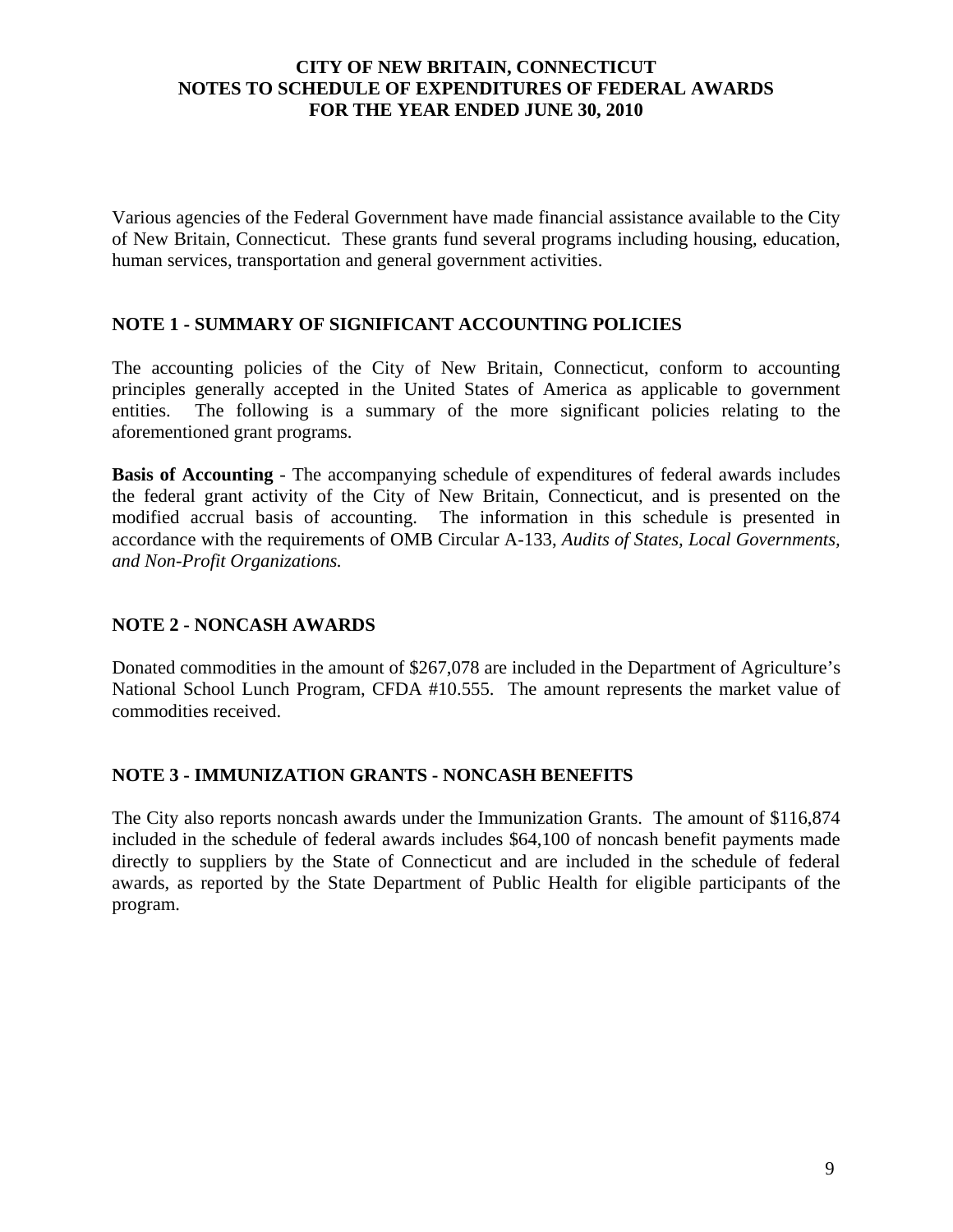

#### **Independent Auditors' Report on Internal Control over Financial Reporting and on Compliance and Other Matters Based on an Audit of Financial Statements Performed in Accordance with** *Government Auditing Standards*

To the Honorable Mayor and Members of the Common Council of the City of New Britain City of New Britain, Connecticut

We have audited the financial statements of the governmental activities, the business-type activities, each major fund and the aggregate remaining fund information of the City of New Britain, Connecticut, as of and for the year ended June 30, 2010, which collectively comprise the City of New Britain, Connecticut's basic financial statements, and have issued our report thereon dated December 28, 2010. We conducted our audit in accordance with auditing standards generally accepted in the United States of America and the standards applicable to financial audits contained in *Government Auditing Standards*, issued by the Comptroller General of the United States.

# **Internal Control over Financial Reporting**

In planning and performing our audit, we considered the City of New Britain, Connecticut's internal control over financial reporting as a basis for designing our auditing procedures for the purpose of expressing our opinions on the financial statements, but not for the purpose of expressing an opinion on the effectiveness of the City of New Britain, Connecticut's internal control over financial reporting. Accordingly, we do not express an opinion on the effectiveness of the City of New Britain, Connecticut's internal control over financial reporting.

A deficiency in internal control exists when the design or operation of a control does not allow management or employees, in the normal course of performing their assigned functions, to prevent, or detect and correct, misstatements on a timely basis. A material weakness is a deficiency, or combination of deficiencies, in internal control such that there is a reasonable possibility that a material misstatement of the entity's financial statements will not be prevented, or detected and corrected, on a timely basis.

Our consideration of internal control over financial reporting was for the limited purpose described in the first paragraph of this section and was not designed to identify all deficiencies in internal control over financial reporting that might be deficiencies, significant deficiencies or material weaknesses. We did not identify any deficiencies in internal control over financial reporting that we consider to be material weaknesses, as defined above.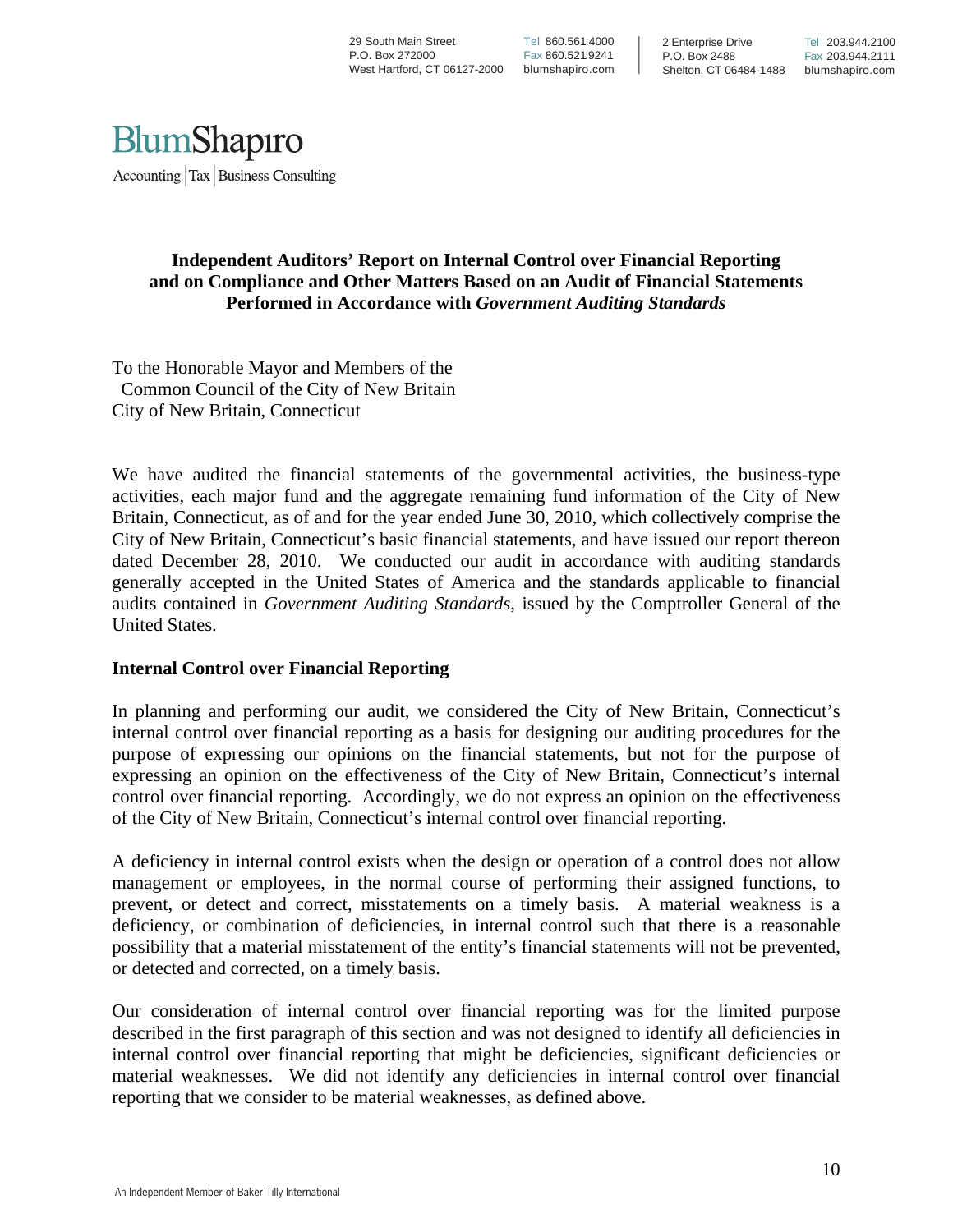# **Compliance and Other Matters**

As part of obtaining reasonable assurance about whether the City of New Britain, Connecticut's financial statements are free of material misstatement, we performed tests of its compliance with certain provisions of laws, regulations, contracts and grant agreements, noncompliance with which could have a direct and material effect on the determination of financial statement amounts. However, providing an opinion on compliance with those provisions was not an objective of our audit, and, accordingly, we do not express such an opinion. The results of our tests disclosed no instances of noncompliance or other matters that are required to be reported under *Government Auditing Standards*.

We noted certain matters that we reported to management of the City of New Britain, Connecticut, in a separate letter dated December 28, 2010.

This report is intended for the information and use of management, the Mayor, members of the Common Council, the Board of Education, others within the entity, federal awarding agencies and pass-through entities and is not intended to be and should not be used by anyone other than these specified parties.

Blum, Shapino & Company, P.C.

December 28, 2010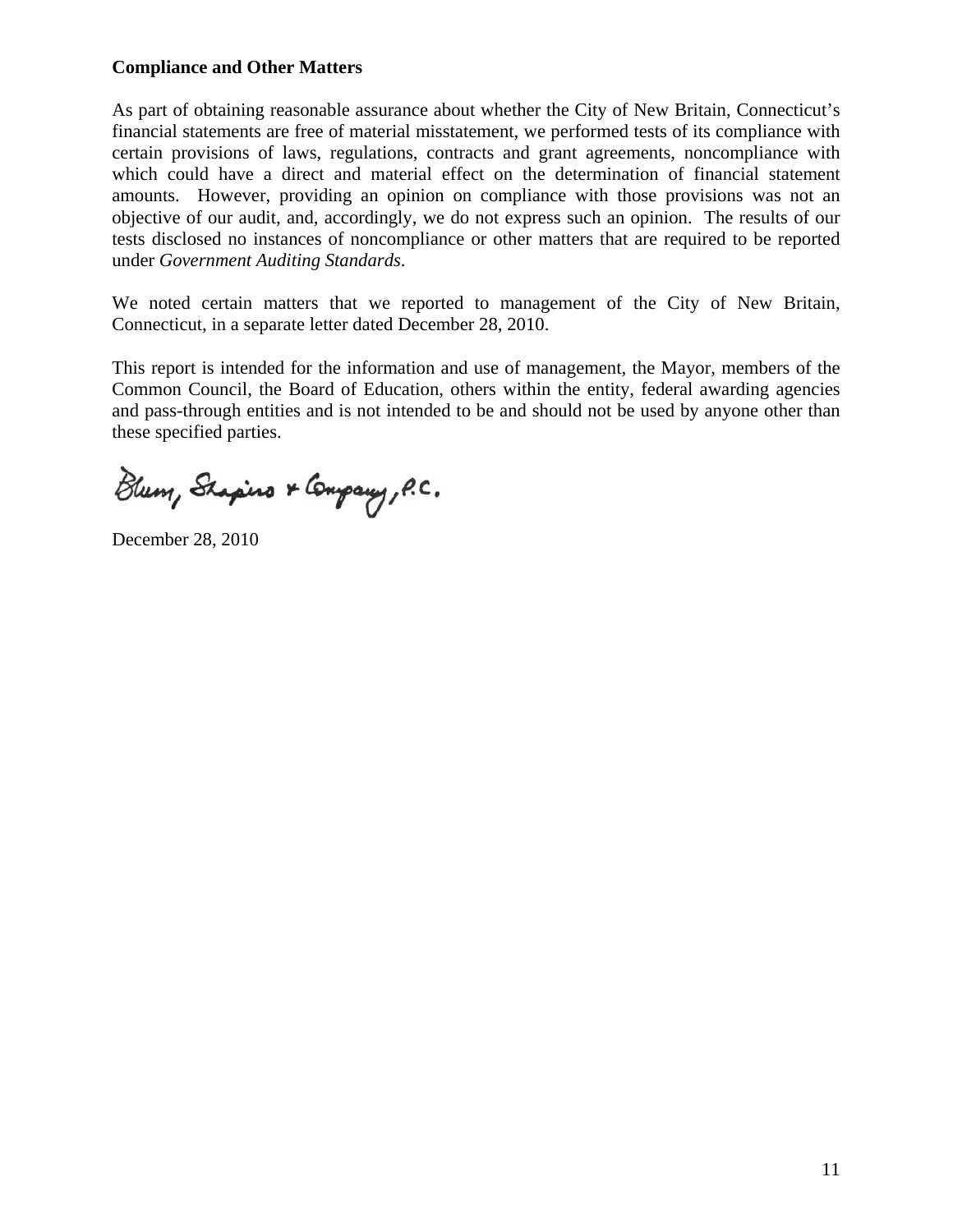#### **CITY OF NEW BRITAIN, CONNECTICUT SCHEDULE OF FINDINGS AND QUESTIONED COSTS FOR THE YEAR ENDED JUNE 30, 2010**

#### **I. SUMMARY OF AUDITORS' RESULTS**

#### **Financial Statements**

| Type of auditors' report issued:                                  |                                                                                       |          | Unqualified                                    |
|-------------------------------------------------------------------|---------------------------------------------------------------------------------------|----------|------------------------------------------------|
| Internal control over financial reporting:                        |                                                                                       |          |                                                |
| Material weakness(es) identified?                                 |                                                                                       | yes      | X<br>no                                        |
| Significant deficiency(ies) identified?                           |                                                                                       | yes      | $\mathbf X$<br>none reported                   |
| Noncompliance material to financial statements noted?             |                                                                                       | yes      | X<br>no                                        |
| <b>Federal Awards</b>                                             |                                                                                       |          |                                                |
| Internal control over major programs:                             |                                                                                       |          |                                                |
| Material weakness(es) identified?                                 |                                                                                       | yes      | X<br>no                                        |
| Significant deficiency(ies) identified?                           |                                                                                       | X<br>yes | none reported                                  |
| Type of auditors' report issued on compliance for major programs: |                                                                                       |          | Unqualified                                    |
| Any audit findings disclosed that are required to be              |                                                                                       |          |                                                |
| reported in accordance with Section 510(a) of<br>Circular A-133?  |                                                                                       | X<br>yes | no                                             |
| Identification of major programs:                                 |                                                                                       |          |                                                |
| CFDA#                                                             | Name of Federal Program or Cluster                                                    |          |                                                |
|                                                                   | <b>Child Nutrition Cluster</b>                                                        |          |                                                |
| 10.553/10.555<br>84.010/84.389                                    |                                                                                       |          |                                                |
|                                                                   | Title I, Part A Cluster<br><b>Special Education Cluster</b>                           |          |                                                |
| 84.394/84.397                                                     | <b>State Fiscal Stabilization Fund Cluster</b>                                        |          |                                                |
| 16.804/16.803                                                     |                                                                                       |          | Edward Byrne Memorial Justice Assistance Grant |
| 84.027/84.173/84.391/84.392<br>20.205                             | (JAG) Program/Grants to Local Governments<br><b>Highway Planning and Construction</b> |          |                                                |

Dollar threshold used to distinguish between type A and type B programs: \$1,125,021

Auditee qualified as low-risk auditee?  $\frac{X}{x}$  yes no

# **II. FINANCIAL STATEMENT FINDINGS**

No matters were reported.